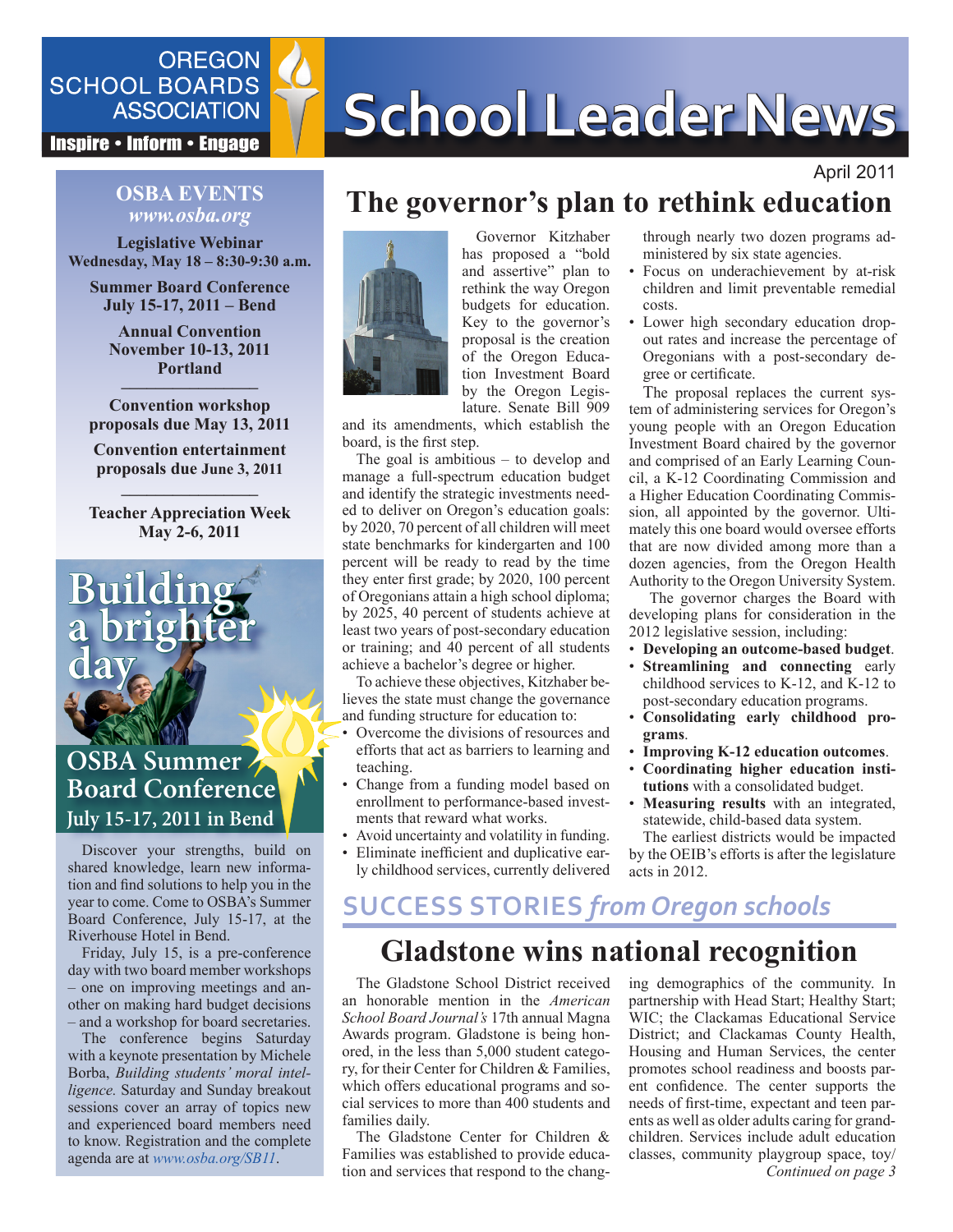### **KEEPING YOU IN THE LOOP**

### **Is there money still on the table?**



OSBA executive director

Dear members, The other day a school board member asked why some members of both parties in the Oregon House voted yes on the education budget while others voted no. There are several reasons, and they may point to further action on this

vital issue before the Legislature adjourns.

Both the House and the Senate agreed to allocate \$5.7 billion for the K-12 budget. The vote in the Senate was unanimous. But some members of the House believe the budget wasn't high enough.

Some in this group want to see if the May revenue forecast goes up or down. Some want more money to be withdrawn from the state's Education Stability Fund and Rainy Day Fund. Overarching these concerns may be a concern about what the majority of their constituents back home support. Should we cut spending more, raise taxes or cut other programs to fund education?

In the end, the prevailing opinion was to get the K-12 budget settled early so school districts could plan for next year. But is this the end of the story? Maybe not.

The Legislature still has some very big budgets to settle with scarce revenue. And, the basic plan that was announced by the cochairs of the budget-writing Ways & Means Committee includes significant sums left in reserves. The plan calls for including \$100 million from the Education Stability Fund in the \$5.7 billion budget. That would leave an estimated ESF balance at the end of 2011-13 of \$192 million. The state's Rainy Day Fund has a balance of \$102 mil-

## **OSBA board welcomes Rankin**

At the April 1 meeting, Steve Rankin was appointed to fill the vacant Central Region position on the OSBA board. Steve serves on the Jefferson ESD board and will represent the three central Oregon counties – Jefferson, Deschutes and Crook – as well as being a voice for ESDs on the OSBA board.

lion, and the projected unallocated balance would be an additional \$310 million.

We believe that students will be better served by using some of these reserves. The plan that the Legislature approved will force districts across the state to reduce spending by approximately \$1 billion over the next two school years. That will mean unacceptable cuts in teachers, school days and vital programs for students.

We ask that you join us in the weeks ahead in our work to convince a majority of legislators that our children are worth a higher investment.

Sincerely,

Kevin McCann, OSBA executive director

### **PRESIDENT'S POST**

# **Legislative Webinar May 18, 8:30 a.m.**

Join OSBA's Legislative and Public Affairs team on Wednesday, May 18, 8:30-9:30 a.m., for a live legislative webinar. Learn how key education issues are shaping up at the Capitol and get answers to your questions.

To participate, *[sign up now](http://www.osba.org/Calendar/Events/Webinar_legupdate-March-2011.aspx)* at the OSBA website. The webinar is FREE but you must register to participate. Log-in information and a link to test your system will be emailed to you.

If you missed the March 30 webinar, you can *vie[w the recording](http://www.instantpresenter.com/WebConference/RecordingDefault.aspx?c_psrid=E950DC858249)*. Find the link under Legislative Action Network on the OSBA homepage, *<www.osba.org>*.

# **OSBA board excited by governor's proposal, well, mostly anyway**

Governor Kitzhaber has officially unveiled his proposals for sweeping overhaul of Oregon public education in the form of an 'Oregon Education Investment Board.'

At our April regular meeting, the OSBA board of directors was pleased to have as guests Dr. Nancy Golden, chief education advisor to the Governor, and Duncan Wyse of the Oregon Business Council, both architects and proponents of the governor's education reform plans.

To say that this board was keenly interested in the governor's plan is probably an understatement. For several hours Dr. Golden and Mr. Wyse outlined key aspects of the reform proposals, and addressed a multitude of questions posed by this group of education governance leaders from around our state.

The proposals are ambitious, exciting in many respects, and exactly what one should expect from a governor who long ago established a reputation for innovative approaches and complete rethinking of conventional paradigms.

Some of the ideas – for example, the concept of a 'seamless' coordination of our institutions to eliminate barriers to achievement and create an education continuum, or the governor's assertion that public education is woefully underfunded – captured the board's imagination and acceptance immediately.

Other facets of the proposed reform package – for example, the idea of a funding model based not on enrollment but on 'performancebased investments that reward what works' – were less understood.



David Beeson OSBA president

And a major sticking

point with the OSBA board, as one might already guess, is the specter of possible forced consolidation of districts to 'create greater efficiencies.' This is an aspect of the governor's reform proposal that is not supported by the voluminous and diverse research surrounding school district consolidations as a means of creating cost-savings. Moreover, it is squarely in opposition to one of our association's central and most cherished values, the belief in locally-elected community-based decision-making in public education.

*Continued on page 3* In my view, the OSBA board found much surrounding the proposed Oregon Education Investment Board to be very exciting, and in particular applauds Governor Kitzhaber's efforts to reenergize the

#### 2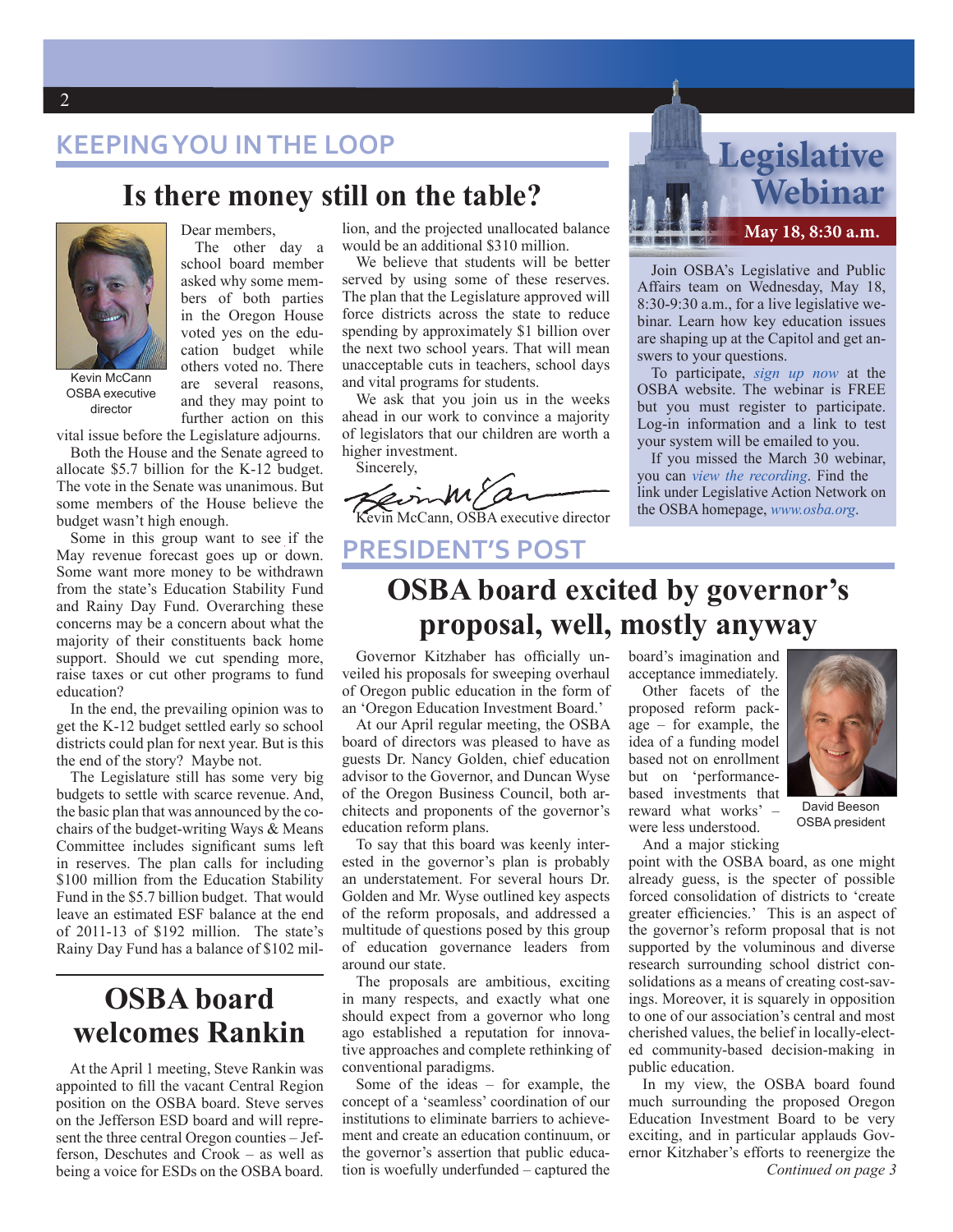### **Bond and local option information online**

Twelve school districts and one community college are trying to win approval for general obligation bonds and ten districts are trying for local option levies in the May 17, 2011 election. OSBA has updated the election data online *[www.osba.org/ballot](http://www.osba.org/ballot)* which gives the district name, ADM, amount/ length (for local options) and county information. You will also find detailed election results going back to 1997.

#### **Bicycle safety education grants**

The Bicycle Transportation Alliance has a grant from the Oregon Department of Transportation to expand its Bicycle Safety Program statewide. BTA's comprehensive curriculum, *Safe Routes for Kids*, teaches *Continued on page 4*

#### **President's Post** *– Continued*

conversations around public education and to make it our state's highest priority. This leadership at the highest level of state government is long overdue, and feels like a blast of fresh air to school board members of long service.

Overall, the OSBA board expressed a deep interest in the governor's plan. This board also expressed clearly its belief that school board members, as experienced leaders in their respective communities and reflective of the diversity of experience that characterizes our state, have much to contribute. I believe that our board, and local school board members around the state, stand ready to assist at every level in shaping and development, public understanding and acceptance, and ultimately implementation – and want to be included in the conversations surrounding this governor's bold education initiative as it moves forward.





© Oregon School Boards Association Kevin McCann, executive director Dori Brattain, deputy executive director, editor

Judy Bennett, graphic designer, copywriter Bill Dixon, copywriter Diane Efseaff, assistant Dan Peterson, printing manager

### **NEWS BRIEFS BEST PRACTICES:** *Limiting liability*

### **How can schools respond to cyberbullying?**

Last month, the U.S. Department of Education responded to a letter from the National School Boards Association that asked how schools can address online harassment that begins off campus and whether districts can discipline those responsible. The USDOE's answer makes clear that discipline should not always be the objective because a student's First Amendment right to freedom of speech must be respected. Schools can counsel both victims and aggressors, have schoolwide discussions about appropriate online behavior and teach students about civil rights and tolerance, the response said.

Cyberbullying is a devastating and sometimes anonymous attack on an individual through electronic communication. It is a form of harassment that defames or intimidates the victim and can include insults, threats, revealing private information and outright lies. It is intended to harm or humiliate another person in a deliberate, repeated and hostile manner. While it often takes place outside the school environment, the effect cyberbullying can have on a student or staff member and the disruption it may cause in a learning environment has made it an issue districts cannot ignore.

Districts need policies and procedures in place to address all forms of harassment. Staff must report and officials must respond any time they are aware of any form of harassment or bullying – including cyberbullying. District officials need to gather information, document details and determine a response based on a child's

#### **Magna awards** – *continued from page 1*

book lending library, a community garden, access to technology and a summer program with meals. Most recently, the center opened the Gladstone Community Clinic; and this spring, the Family Stepping Stones relief nursery will also become part of the facility. As the hub of the community, the center offers volunteer opportunities for residents and students.

Since 1995, the Magna Award program has featured outstanding examples of school district leadership to showcase practical solutions to pressing problems and programs that advance student learning and encourage community involvement in schools. This year, three grand prize, 15 first place and 15 honorable mention winners were selected from more than 350 submissions from small, medium and large school districts in 40 states. This year's grand prize winners are the Moreland School District in San Jose, California, Joplin (Missouri) Schools and Pasco County (Florida) Schools.

Winners are featured in a special supplement to the *American School Board Journal,* posted on the Magna Awards website and added to the searchable *best practices* database at *<www.asbj.com/magna>*.

For additional information visit the Gladstone School District website, *[www.](www.gladstone.k12.or.us) [gladstone.k12.or.us](www.gladstone.k12.or.us)*.

PACE assists member districts in managing potential lawsuits and provides protection once a claim is brought. Unlike traditional insurance policies, your PACE General Liability Coverage does not exclude **coverage** for harassment and discrimination or internet-related bullying issues. Contact *Underwriting@sdao.com*, for more information. For **legal advice** relating to a specific situation in your district or to arrange in-district **training** for administrators and staff on how to respond to cyberbullying and other forms of harassment, contact Lisa Freiley, *[lfreiley@osba.org](mailto:lfreiley%40osba.org?subject=)*, 800-578- 6722 or 503-588-2800.

age and accepted best-practices. Offering counseling to students who may be victims or perpetrators (usually not face-to-face) is always appropriate, as is involving parents, but discipline is a much more complicated issue.

In 2009, a federal court in California found that a *YouTube* video peppered with vitriolic insults towards another student did not constitute a true threat or a substantial disruption to schooling and ruled that the school should not have suspended the student who posted the video. The same year, a federal court in Connecticut found that a school did not violate the *Continued on page 4*